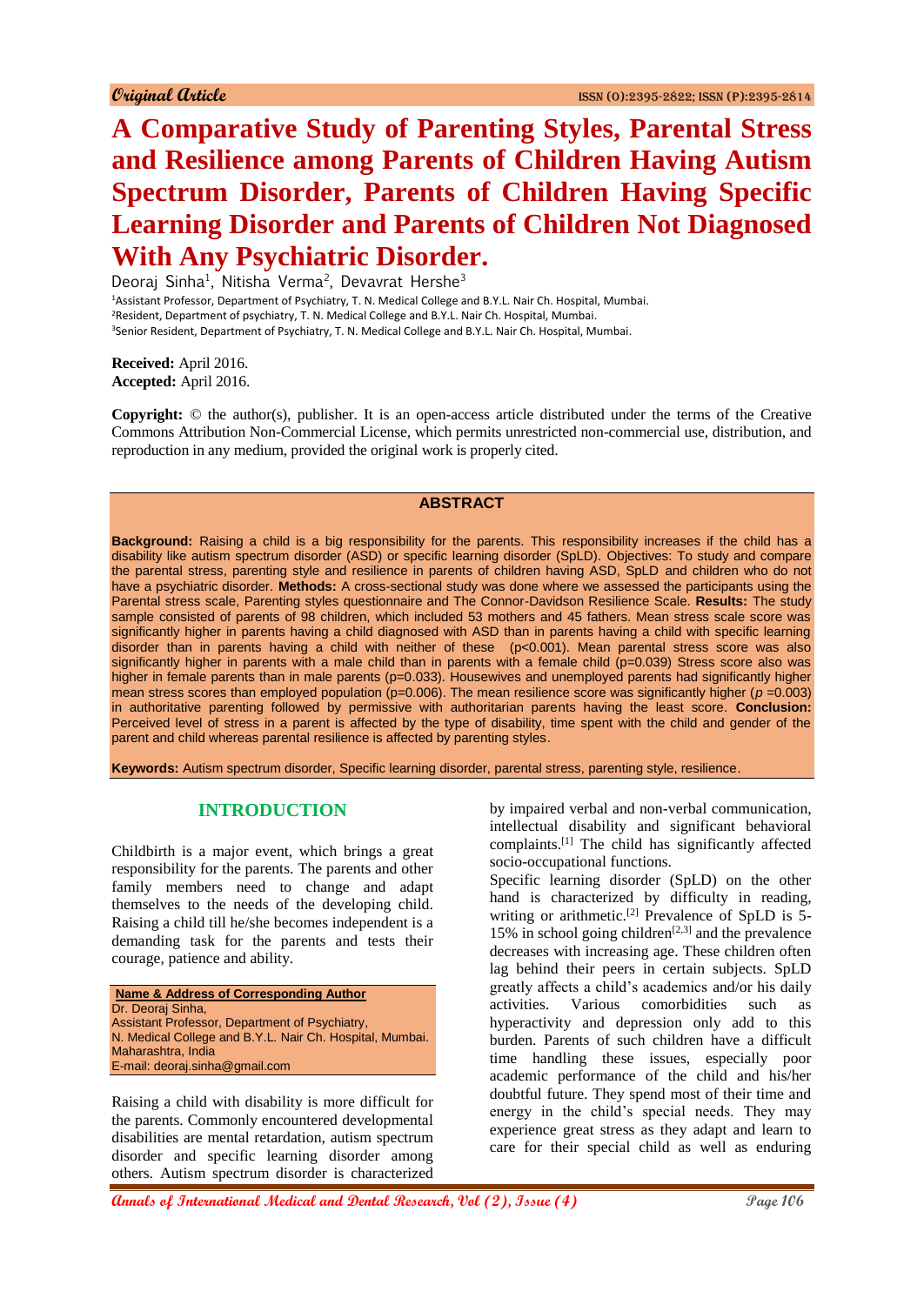social stigma and negative attitudes towards the child.

Each parent has a unique style of parenting and dealing with the situation they face. This capacity to maintain competent functioning in the face of major life stressors is known as resilience.<sup>[4]</sup> It refers to the skills, abilities, knowledge, and insight that accumulate over time as people struggle to surmount adversity and meet challenges.<sup>[5]</sup>

The current study was undertaken with the objective to promote better understanding of parental stress, parenting style and resilience among parents of children having autism spectrum disorder, specific learning disorder and children with no known psychiatric disorder.

#### **Aim and Objectives:**

- 1. To study the parental stress, parenting style and resilience in parents of children having autism spectrum disorder.
- 2. To study the parental stress, parenting style and resilience in parents of children having specific learning disorder.
- 3. To study the parental stress, parenting style and resilience in parents of children who are not diagnosed with any psychiatric disorder.
- 4. To compare the study parameters across sociodemographic factors.

#### **Study Design:**

It was a cross-sectional study.

#### **Ethics:**

Institutional ethics committee approval was taken. Written informed consent was obtained from all participants.

#### **Duration**

1 year

#### **Subject Selection:**

A total of 98 participants which included 32 parents of children having autism spectrum disorder, 33 parents of children having specific learning disorder as per the diagnostic criteria in DSM-5 and 33 parents of children who were not diagnosed with any psychiatric disorder were enrolled in the study .

### **Inclusion Criteria:**

- 1. Parent of a child having autism spectrum disorder or specific learning disorder on DSM-5.
- 2. Parent of a child who was not diagnosed with any psychiatric disorder at the time of interview.

## **Exclusion Criteria:**

1. Parents who had a history of psychiatric illness at the time of assessment.

- 2. Parents who had an acute medical illness at the time of assessment.
- 3. Parents who were not willing to give informed consent.

# **MATERIALS AND METHODS**

The heart specimen for this study are obtained from Parents of children having either autism spectrum disorder or specific learning disorder (having all three-dyslexia, dysgraphia and dyscalculia) diagnosed on DSM-5 were recruited from the school mental health clinic (SMHC), run by the Department of Psychiatry. A resident assessed every patient first, then a Psychiatrist working as a consultant in the SMHC. Diagnoses of ASD & SpLD were ascertained after multidimensional assessment from psychiatry, psychology, speech and audiology, occupation therapy and pediatric neurology.

The control group was recruited from the working staff, nursing staff and doctors from the hospital by convenience sampling after proper consent.

#### **Tools Used**

**1. Semi structured proforma**

It was a self-designed questionnaire, which contained questions regarding the sociodemographic factors.

#### **2. Parental stress scale[6]**

It is a self-report scale containing 18 items representing positive and negative themes of parenthood. Respondents are asked to rate each item on a five point Likert scale from strongly disagree to strongly agree. The eight positive items are reverse scored so that score ranges from 18-90. Higher the score, greater the stress. The scale has internal reliability of 0.83 and test –retest reliability of 0.81. The scale has also demonstrated satisfactory convergent validity.

#### **3. Modified 21 item parenting styles and dimensions questionnaire[7]**

It contains 21 items to be rated on a five point Likert scale, ranging from never to always. The reliability coefficient of authoritative subscale is 0.70, of authoritarian subscale is 0.61 and that of permissive subscale is 0.59.

#### **4. The Connor-Davidson Resilience Scale (CD-RISC) :[8]**

It contains 25 items, all of which carry a 5-point range of responses, as follows: not true at all (0), rarely true  $(1)$ , sometimes true  $(2)$ , often true  $(3)$ , and true nearly all of the time (4). The scale is rated based on how the subject has felt over the past month. The total score ranges from 0–100, with higher scores reflecting greater resilience.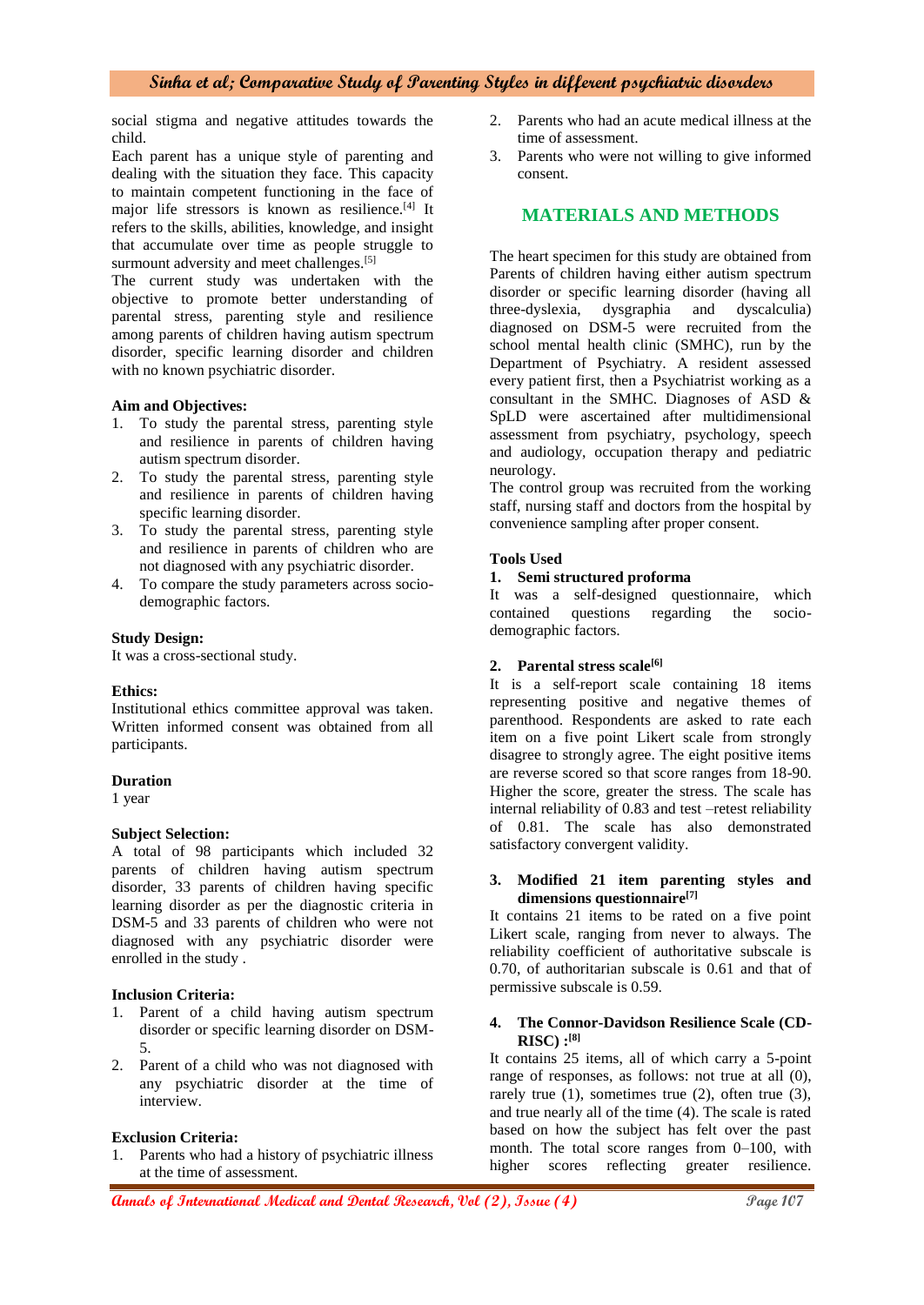Cronbach's Alpha for the scale was 0.923, which is considered satisfactory.

#### **Data analysis:**

Statistical software was used for statistical analysis. Descriptive statistics and t-test were used to assess demographic factors. ANOVA was used to compare study groups on various factors. Pearson's correlation was used to assess relationship between study variables.

## **RESULTS**

1) Socio-demographic profile:

The study sample consisted of 98 children with 64 boys and 34 girls. Mean age of the patient population was  $11.31 \pm 4.85$  years and mean age in years was significantly higher in females (13.26  $\pm$ 4.51 years) than males (10.26 ± 4.711, *t = -3.037,* P  $= 0.003$ .

Among parents, 53 mothers and 45 fathers were recruited in the study. Mean age was  $41.48 \pm 7.87$ years and was significantly higher in male parents  $(44.13 \pm 6.94 \text{ years})$  than females  $(39.22 \pm 7.975, t$  $= 3.22$ ,  $P < 0.002$ ). Nearly half the parents were educated up to graduation and were working in skilled jobs [Table 1].

|         |  | Table 1: Showing demographic details of the study |  |  |
|---------|--|---------------------------------------------------|--|--|
| sample. |  |                                                   |  |  |

|            | <b>Variable</b> | N             |
|------------|-----------------|---------------|
| <b>Sex</b> | Male            | 45(45.92%)    |
|            | Female          | 53(54.08%)    |
| Education  | Under graduate  | 36(36.73%)    |
|            | Graduate        | 51(52.05%)    |
|            | Postgraduate    | $11(11.22\%)$ |
| Occupation | Unskilled       | 45(45.92%)    |
|            | Skilled         | 53(54.08%)    |
|            | Total           | 98(100%)      |

70% of the children were staying in a nuclear family whereas the rest were staying in a joint family. 88% of the children were from Class I and Class II socio-economic status whereas the rest were from Class III and Class IV.

#### 2) Clinical data:

Children were equally distributed between specific learning disorder, autism spectrum disorder and the control population [Figure1]. Median duration was significantly longer for autism spectrum disorder than specific learning disorder. (3.5 vs. 0.08 years,  $Z=5.488$ , U=114.5, P < 0.001)

#### Parental factors:

70% of the children were from a nuclear family. Mean time spent with the child was 5 hours per day. Mothers were spending significantly more time with the children than fathers (7 vs. 4 hours, U=542, Z=4.66, *P* = 0.001). 86 parents were

authoritative whereas 10 were permissive and only 2 were authoritarian. Mean score on permissive subscale was significantly higher in parents with a child diagnosed with ASD [Table 2].

## Diagnosis of children in study population



**Figure 1**: Showing diagnosis of children in the study sample.

| <b>Table 2:</b> Mean time spent by parents. |                        |  |  |  |  |
|---------------------------------------------|------------------------|--|--|--|--|
|                                             | Time Spent (hours/day) |  |  |  |  |
| Mother                                      |                        |  |  |  |  |
| Father                                      |                        |  |  |  |  |
| Statistically significant $p = 0.001$       |                        |  |  |  |  |





**Figure 3**: Showing mean stress and resilience scores of the study sample.

**Annals of International Medical and Dental Research, Vol (2), Issue (4) Page 108**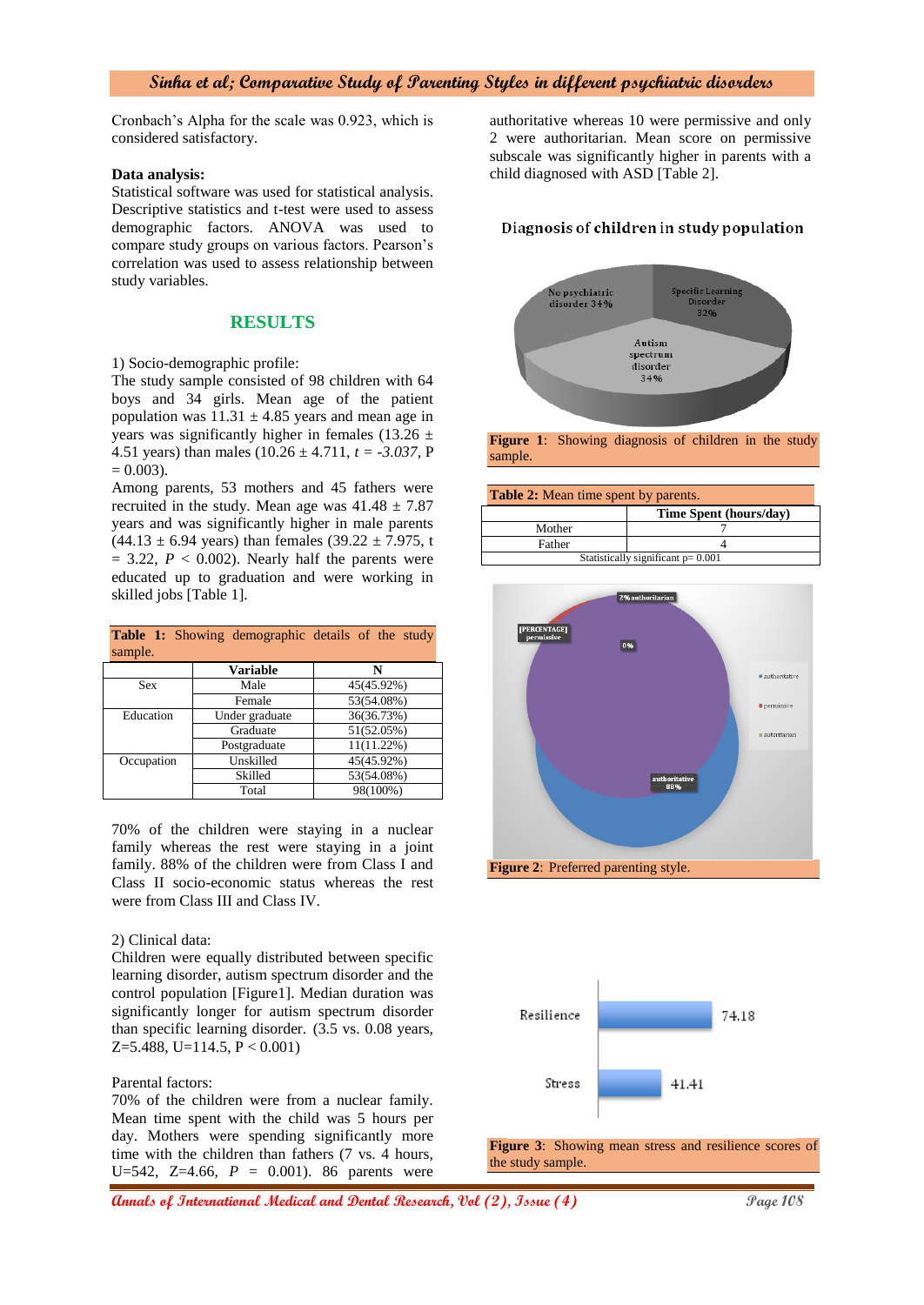The mean stress score of the entire study population was 41.41 whereas the mean resilience score was 74.18. The mean resilience score [Figure 2-5] was significantly higher ( $F=6.040$ ,  $P=0.003$ ) in authoritative parenting  $(75.47 \pm 12.50)$ ; followed by permissive  $(68.8 \pm 12.92)$  with authoritarian parents  $(45.5 \pm 21.92)$  having the least score. Resilience scores did not differ across parental gender (F=0.274,  $P = 0.602$ ), gender of the child  $(F=0.775, P = 0.381)$ , diagnosis of the child  $(F=0.364, P = 0.696)$  family type  $(F=0.165, P = 0.696)$ 0.686) or socio-economic status (F=0.894, *P*  =0.448), parental education (F=0.485, *P* =0.618), parental occupation ( $F=0.258$ ,  $P=0.773$ ).

Mean stress scale score was significantly higher  $(F=22.636, P < 0.001)$  in parents having a child diagnosed with ASD  $(48.09 \pm 7.082)$  than in parents having a child with specific learning disorder (39.25  $\pm$  7.696) than in parents having a child with neither of these  $(36.81 \pm 6.821)$ . Mean parental stress score was also significantly higher  $(t=2.095, P = 0.039)$  in parents with a male child  $(42.71 \pm 9.31)$  than in parents with a female child  $(38.94 \pm 6.65)$  Stress score also was higher (t=4.660,  $P = 0.033$ ) in female parents (43.11  $\pm$ 8.53) than in male parents (39.4 ± 8.42). Housewives and unemployed parents had significantly higher mean stress scores (F=5.439, *P*  $= 0.006$ ) than employed population. Mean stress scores did not differ significantly across family type  $(F=0.021, P = 0.886)$ , parenting type  $(F=3.031, P = 0.053)$ , socio-economic status  $(F=2.248, P = 0.088)$  and parental education (F=0.482, *P=0.*619).



# Parenting style



#### Correlation:

Age of the child ( $r = -0.389$ ,  $P < 0.001$ ) and age of the parent  $(r=-0.437, P < 0.001)$  correlated significantly with the parental stress score, however not with resilience score  $(r=0.008, P = 0.939)$ . Authoritarian score correlated significantly with parental stress score  $(r=0.353, P < 0.001)$  and resilience score (r=-0.198, *P* < 0.050). Authoritative score correlated significantly with resilience scale score  $(r=0.461, P < 0.001)$  and permissive scale score correlated with parental stress score ( $r=0.313$ ,  $P = 0.002$ ). Time spent with the child correlated significantly with the parental stress score (r=0.387, *P* < 0.001).

## **DISCUSSION**

Raising a child can be stressful in itself. We can only imagine the stress of rearing and raising a child with disabilities [9]. Often various factors contribute to parental stress viz. 1) the unawareness about the illness and access to quality healthcare 2) physical, psychological and cognitive symptoms of developmental disorders and 3) social stigma towards children with developmental disorders.

This study found parental stress to be significantly higher in parents with a child diagnosed with ASD than in parents with children having SpLD and neither of the diagnoses. Literature has shown parental stress to be present in both ASD as well as  $SpLD<sup>[10]</sup>$ . In fact, parents with a child having a developmental disability have been found to have significantly more severe stress than those having a child without a developmental disability [11]. ASD has an earlier onset, is associated with significant social communication deficits, intellectual disability and may present with behavioral complaints [12]. Parental stress in ASD can be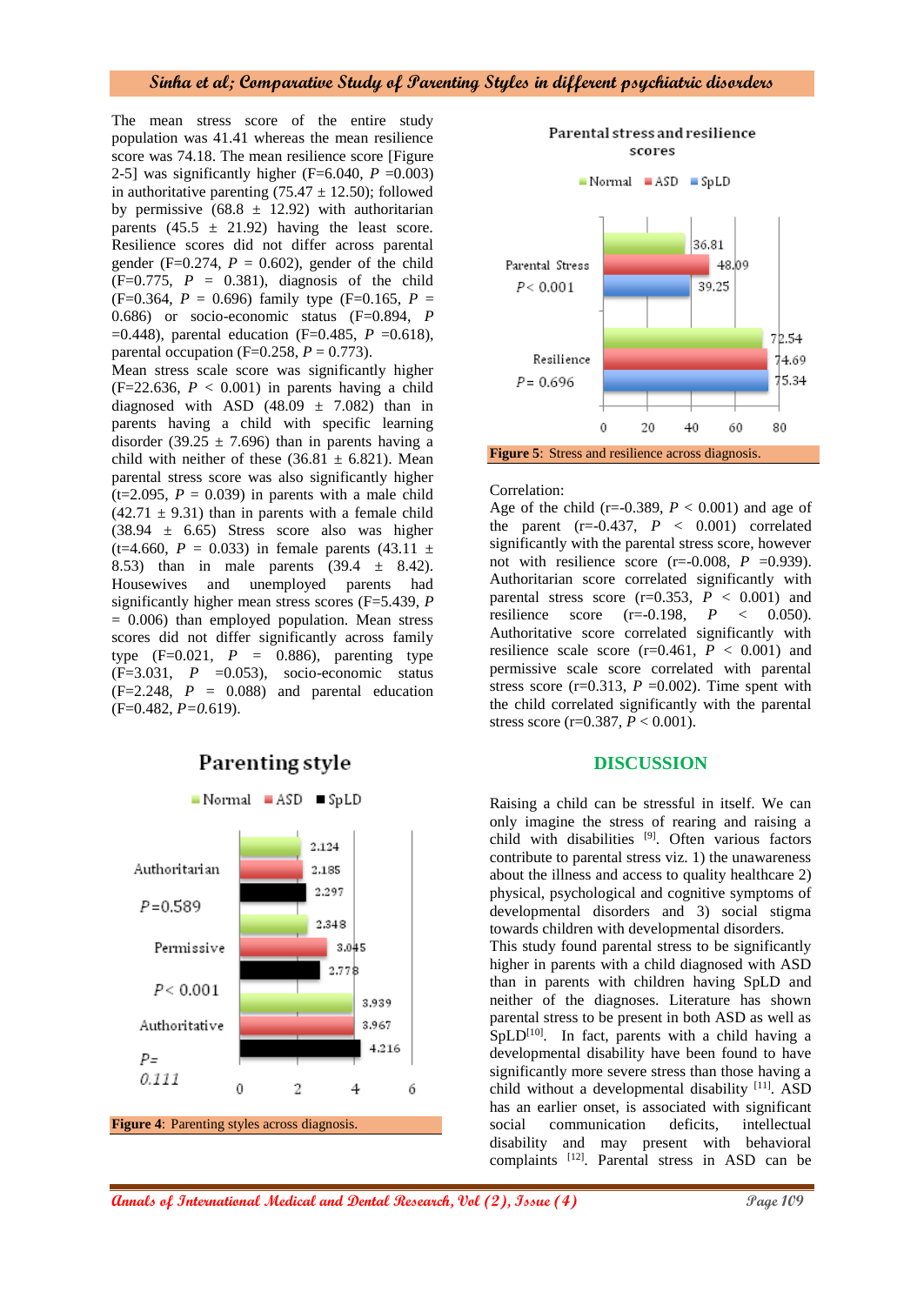attributed to 1) challenges in daily problems and educational and vocational tasks, 2) financial and logistical burden in help seeking and healthcare and 3) social isolation of the families due to behavioral complaints which can lead to social awkwardness [13]. Children with SpLD on the other hand have limitations in academic tasks and may have certain behavioral complaints, however not as severe as ASD. Lack of normal interaction with the child has been shown to be more stressful for parents than the behavioral complaints  $[14]$ , which is often the defining feature of ASD. Literature [14-17] has shown that more than 30% of parents with a child diagnosed as ASD experience stress and/or other psychiatric morbidity. On the other hand, the parents experience stress with a child having SpLD due to various factors 1) social acceptance and attitudes, 2) policies and facilities available in the society for the child, 3) parents ability to cope and 4) environmental factors [18]. Perceived stress was higher in parents having a male child and in mothers. This finding is consistent with that seen in the literature [19-21]. Studies have demonstrated that mothers report significantly higher levels of stress on parental factors such as 1) parental role, 2) sense of competence and 3) relationship with the spouse. Parental stress was higher in parents with younger children and male children. Few studies have observed this impact of age on parental stress [20,22]. However, the literature presents conflicting evidence [11] on this aspect showing a positive correlation and no correlation with parental stress. Age brings about physical growth, puberty, and other psychological changes in a child, which may become a source of more stress to the parents. Equally important is the parents' aging process as well, which imparts its own psychological toll on

Similarly, parental stress was higher in parents having a male child. This finding has been supported in studies on ADHD  $[23]$  and even in parents of normal children <sup>[24]</sup>. Gender of the child plays an important role in a country like India with its vast cultural fabric. Studies have shown that parents with male children were more aware about the child's illness and were more likely to spend on healthcare for a male child [25]. Literature has shown that parents, especially in south Asian countries male children get to spend more time with the parents<sup>[26]</sup>, are subjected to higher expectations from parents about job and career $^{[27]}$ . This could be one of the reasons why a male child with a disability is more stressful for a parent than a female child.

the parent.

Spending more time with the child was associated with more stress in parents. Parents who spent more time with the child were either housewives or unemployed parents or parents working on a temporary basis. It is quite natural that the needs of a child with disabilities are often multidimensional

and a single parent at home or an unemployed parent can face immense burden in childcare.

Although, parental stress was affected by the diagnosis of the child, resilience was not. Even parents with a child without ASD and SpLD reported comparable levels of resilience, as did parents with a child having ASD or SpLD. This came as a surprise. We had already found that parents of a child having ASD perceived more stress in child-rearing than did parents of a child with SpLD. Lopez et  $al^{[9]}$  too found that parents having a child with developmental delays used similar coping strategies<sup>[28]</sup> than parents with normally developed children. They also found both parental groups were using perception focused and problem focused coping than emotion focussed coping. It can thus be hypothesized that the severity or type of stressful situation does not affect the personal coping abilities and resilience.

We found the only factor to affect parental resilience was the parenting type. Baumrind<sup>[29]</sup> classified parenting in 3 core types 1) authoritative, 2) authoritarian and 3) permissive. The factors which differentiate the three are warmth and control. We found resilience to be highest in authoritative parents and least in authoritarian parents. Since level of warmth decreases from authoritative to permissive to authoritarian parents, it can be hypothesized that feelings of warmth towards the child more than control affects parental resilience.

# **CONCLUSION**

- 1. Perceived level of stress in a parent is affected by
	- a) the type of disability
	- b) time spent with the child
	- c) gender of the parent
	- d) gender of the child
- 2. Parental resilience is comparable in parents with and without a child with disability and is affected by parenting styles.
- 3. Thus, parents of children with disabilities perceive higher parenting stress but have equal resilience as compared to parents with normal children.
- 4. Interventions should be undertaken to manage the excessive stress in parents with disabled children.

## **Limitations:**

.

- 1) Small sample size
- 2) Many children attended the OPD with only one parent. Hence both the parents couldn't be evaluated.